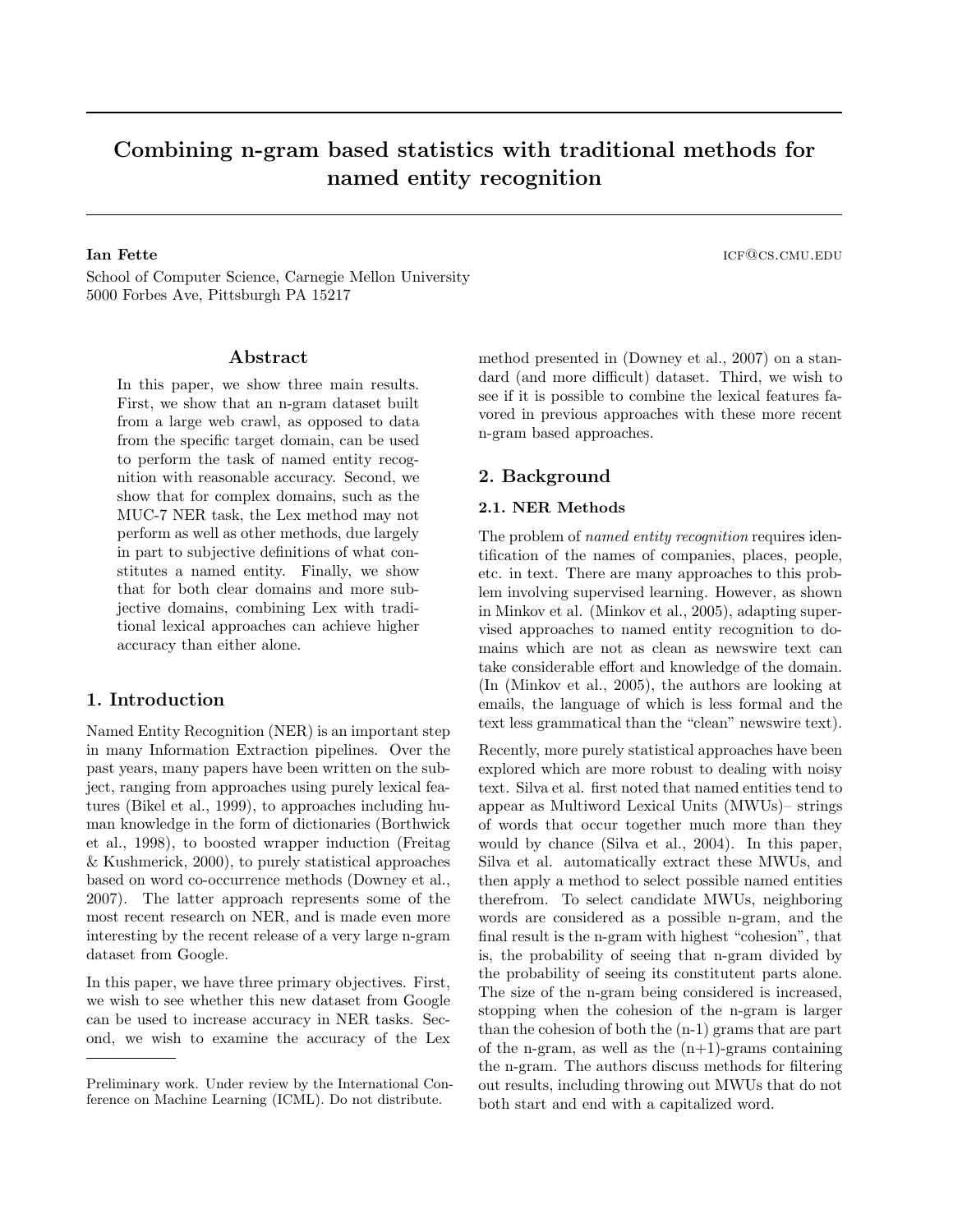Downey et al. used this insight to identify named entities in web text (Downey et al., 2007). Their work noted that web text is very noisy compared to other text sources, making sophisticated Natural Language Processing approaches that depend on deep linguistic analysis difficult. Instead, they used the MWU insight combined with a corpus of nine-million web pages to identify named entities. This results in impressive performance at the task of finding complex named entities– entities such as Proctor and Gamble that are difficult to distinguish from cases like Microsoft and Intel where two separate entities occur with a conjunction between them. The authors do note, however, that the Google n-gram data offers an opportunity to achieve even better performance due to the much larger data set. That insight was one of the motivating factors for this paper.

A similar approach is used by Pantel and Lin (Pantel & Lin, 2001) for finding terms in a corpus. Terms are indivisible units of language, where their meaning cannot be recovered if broken up. Examples include "machine gun", "Proctor and Gamble", "machine learning", and "hard drive". This work uses a statistical approach to find words that co-occur much more often than chance. In this paper, the authors start with pairs of words, and then expand these pairs to larger multiword terms. The authors define a "mutual information" metric similar to the "cohesion" metric of (Silva et al., 2004) and co-location probability of (Downey et al., 2007) for 2-grams, but also define a second loglikelihood metric for use in the case of low frequency counts. Given the huge dataset we're working with, it is not clear whether we will have the problem of low frequency counts.

## 2.2. Datasets

In this work, we re-implement the Lex method described in (Downey et al., 2007), but rather than using a random selection of a few hundred thousand sentences, we use a much larger dataset computed by doing a crawl of (a significant portion of) the web. We also use a standard dataset for testing the accuracy of our approaches to NER. This has the advantage of making it easier to directly compare our results to other works, as well as removing some of the bias potentially introduced by creating one's own train and test set for NER, which in many cases involves rather subjective decisions.

## 2.2.1. STATISTICAL DATASET

The Lex method requires a large statistical dataset containing counts of the number of times word phrases

(n-grams) occur. Downey et al. counted word frequency in a few hundred thousand sentences downloaded from the web. We take advantage of a newer, much larger dataset. We refer to this data as "The Google n-gram data" (Brants & Franz, 2006), which was released by Google Research in 2006. The data collection gives the number of times an ordered sequence of tokens occurs in a collection of public web pages containing over one trillion words. Sequences of lengths one, two, three, four, and five are reported. Words that occurred fewer than 200 times were replaced by the token '<UNK>', and n-grams that occurred fewer than 40 times were not reported. Punctuation and capitalization are preserved in the data set. This dataset is 87GiB on disk, without any indexes. To illustrate what this data looks like, we have included a small section of a view that maps the 3gram table to its character representation below.

Table 1. Content of table 3grams

| IGO IT COMPONED OF POOL OF OUTLO |       |         |           |  |
|----------------------------------|-------|---------|-----------|--|
| word1                            | word2 | word3   | frequency |  |
| Hello                            | world | by      | 86        |  |
| Hello                            | world | does    | 65        |  |
| Hello                            | world | example | 445       |  |
| Hello                            | world | fails   | 62        |  |
| Hello                            | world | for     | 90        |  |

One of the motivations stated by Google Research in releasing this dataset was to allow researchers access to information that would be impractical to assemble without large-scale computing resources. They sought to level the playing field in some sense to allow researchers with modest computing resources to perform research with large volumes of web data. We hope to find that this dataset does in fact make such research viable.

#### 2.2.2. TAGGED DATA

We need some dataset on which to train our NER system, as well as a dataset on which to test its accuracy. The MUC-7 (MUC-7, 1998) data provides an ideal solution to both of these problems. Prepared for the 7th Message Understanding Conference, the MUC-7 data contains hundreds of articles from the New York Times that have been annotated with markers indicating Persons, Locations, Organizations, and Places, among other things. An added advantage to using this data is that many other systems have been tested on this data, and as such it is easier to directly compare accuracy of our endeavors with other systems.

Alternately, we also have access to the data that Downey et al. used to train and test their system,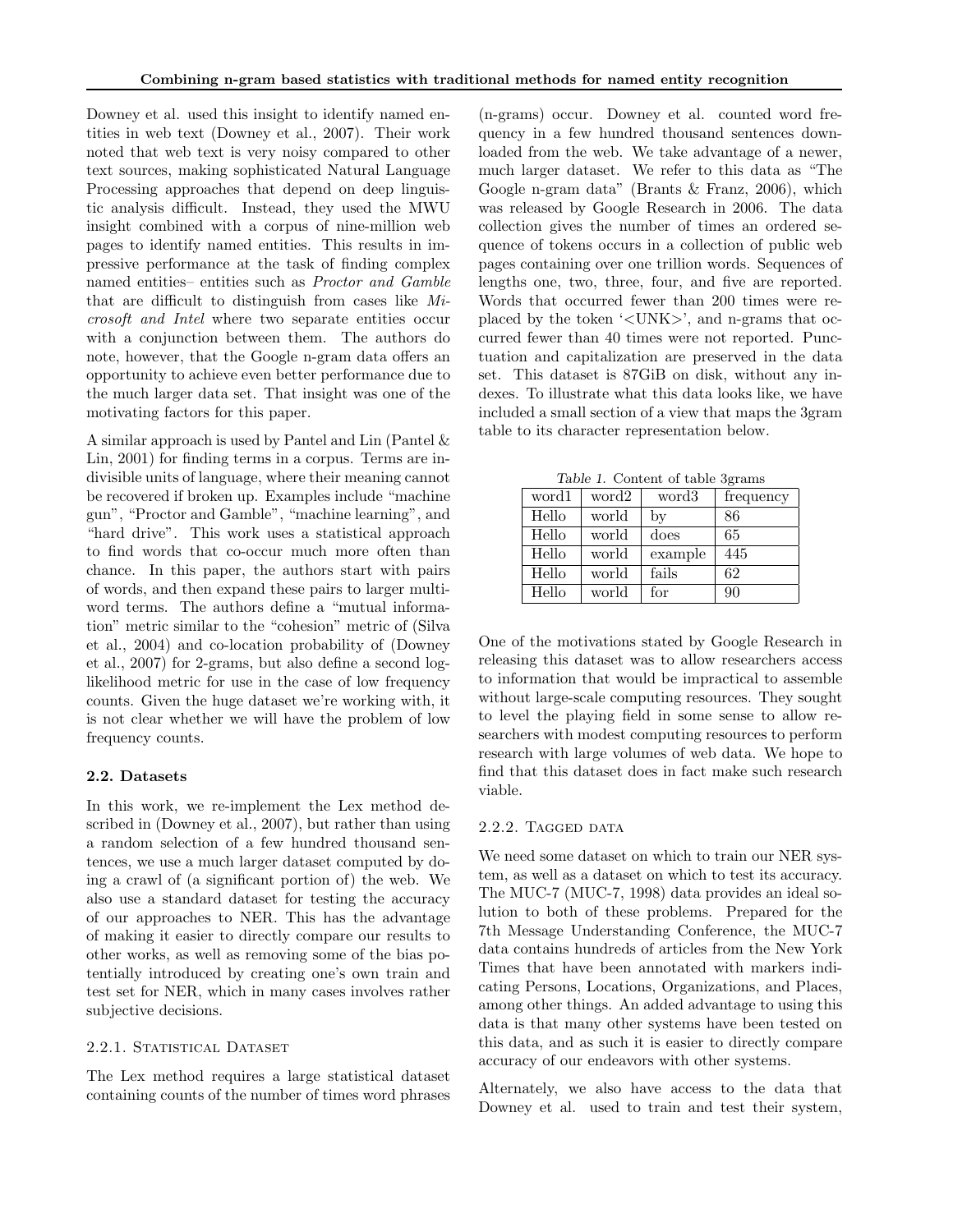as reported in (Downey et al., 2007). This dataset has its own benefits and drawbacks. On the plus side, Downey et al. used classes that were far less ambiguous than the phrases appearing in MUC-7 (e.g. names of books, actors, films, and companies). This removes much of the subjectiveness from the task of labeling named entities. On the other hand, their test method (and data) is somewhat non-standard, and as such we still cannot directly compare results. In the test data, only one named entity is tagged per sentence, irrespective of the number of acutal named entities (i.e. it might be the case that three actors are mentioned in a sentence, but only one would be tagged). In personal correspondence, Downey indicated that this was because they were "evaluating the system only when it overlapped with a test entity". This has the effect of producing test sentences like the following:

Filmed in Scotland , Shoebox Zoo boasts big name actors such as Peter Mullan , Jason Connery and  $\langle E \rangle$ Alan Cumming $\langle E \rangle$ , and introduces talented young Canadian actress Vivien Endicott-Douglas in the lead role of Marnie McBride .

In the above sentence, there are clearly multiple named entities (Scotland, Shoebox Zoo, etc.) yet only one is tagged. Thus, it is difficult to use this test data to evaluate accuracy. If the system tags Scotland as a named entitiy, according to Downey that would be ignored because it does not overlap with a test entity. This clearly affects the precision that will be reported, as well as the recall (i.e. if Filmed is tagged as a named entitiy, should it be ignored as it does not overlap?)

Given these oddities with the test data used by Downey et al. we use only Downey's training data, which does label all named entities in a sentence. This still leaves us with approximately 200 sentneces, which is enough to perform cross validation on.

# 3. Methods

We used three distinct methods for named entity recognition on the data mentioned in Section 2.2.2. The first method was a re-implementation of Lex (with slight variations), which is described in detail in Section 3.1. The second was a SVM-CMM, described in Section 3.2. The third approach was a hybrid approach combining the two, described in Section 3.3.

# 3.1. Lex re-implementation

We implemented a variant of Lex as a feature extractor within MinorThird (Cohen, 2004), a Java package for,

among other things, classifying and performing extraction tasks on text. This allowed us to to implement the method rather quickly, without having to worry about much of the support code required in text extraction and results evaluation. Our implementation follows that of (Downey et al., 2007) rather closely, but there are a few key differences. The overall method is described in Section 3.1.1, with the key differences pointed out in Section 3.1.2.

# 3.1.1. DETAILS OF LEX

The overall Lex method boils down to first extracting all sequences of capitalized words to create an initial list of candidate named entities. Candidates occurring within three words of each other are then evaluated to see if they are a single named entity (e.g. "Proctor and Gamble") or two separate named entities (e.g. "Intel and Microsoft"). This is done by querying the database to see if the single phrase formed by combining the two candidate named entities occurs more frequently than would be predicted if the two entities were assumed to be independent. More precisely, if you have two candidates  $c_1$  and  $c_2$  separated by some short "glue" phrase  $g$ , then the goal would be to calculate

$$
\frac{p(c_1gc_2)^3}{p(c_1)p(g)p(c_2)}
$$

These probabilities correspond to counts from the ngram tables described in Section 2.2.1. Continuing with the "Proctor and Gamble" example, we would perform a query to determine the number of times the 3-gram "Proctor and Gamble" occurs. We would then perform three queries to see how many times the individual words "Proctor", "and", and "Gamble" occur, and by normalizing these counts we can come up with an estimate of the probability of seeing these words on the web, and use this to determine whether these words are independent (separate named entities) or dependent (a single named entitiy).

This can become more complicated when the three sets to be merged (the two upper-case MWUs and intervening text) are longer than five tokens. Take, for instance, the phrase "United Nations Educational, Scientific and Cultural Organization". This is actually eight tokens (the comma is considered a separate token). After two steps, we will need to evaluate whether to merge < { United Nations Educational , Scientific  $\}, \{$  and  $\}, \{$  Cultural Organization  $\}$  > into one named entity. Given that we only have data up to 5-grams, we need to somehow stitch results together to allow us to evaluate longer named entities. We use the following algorithm to evaluate whether to merge the phrases  $a$ ,  $b$  and  $c$ .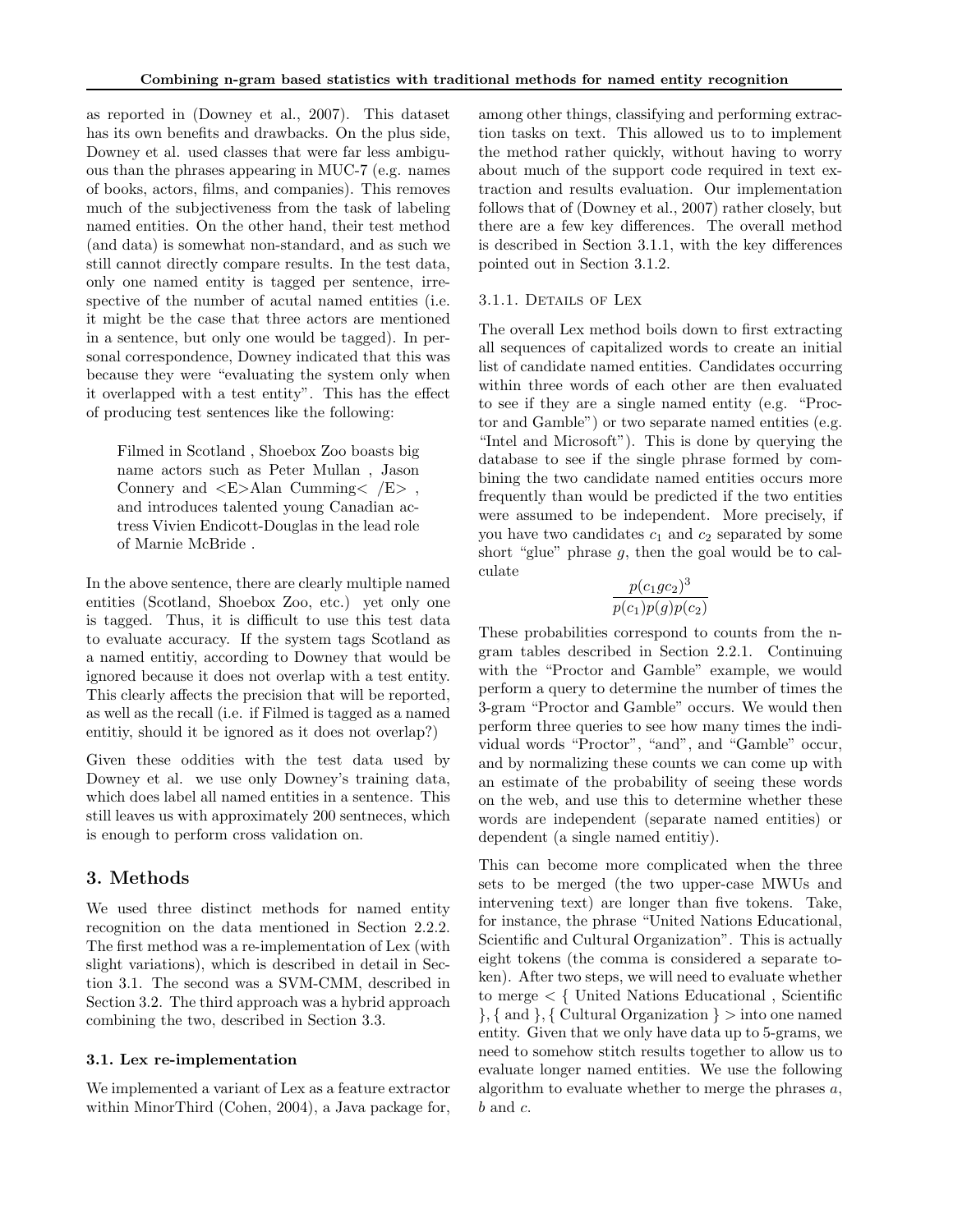1: if  $size(b) > 3$  then 2: return; 3: end if 4:  $abc \leftarrow a + b + c$ 5: LeftIndex  $\leftarrow a.size()$ 6:  $RightIndex \leftarrow a.size() + b.size() - 1$ 7: while  $(RightIndex - LeftIndex + 1) < 5$  do 8: if  $LeftIndex > 0$  then 9:  $LeftIndex - -$ 10: end if 11: **if**  $((RightIndex - LeftIndex + 1) <$  $5)$ &&RightIndex < (abc.size() – 1) then 12: RightIndex++ 13: end if 14: end while 15:  $numABC \leftarrow queryNgram(abc[LeftIndex$  $RightIndex$ ) 16:  $sizeA \leftarrow a.size() - LeftIndex$ 17:  $sizeB \leftarrow b.size()$ 18:  $sizeC \leftarrow RightIndex - (a.size() + b.size() - 1)$ 19:  $numA \leftarrow queryNgram(abc[LeftIndex :$  $LeftIndex + sizeA - 1$ ]) 20:  $numB \leftarrow queryNgram(abc[LeftIndex + sizeA :$  $RightIndex - sizeC$ ] 21:  $numC \leftarrow queryNgram(abc[RightIndex-sizeC +$  $1: RightIndex$ 22:  $probA \leftarrow numA/totalNgrams(sizeA)$ 23:  $probB \leftarrow numB/totalNgrams(sizeB)$ 24:  $probC \leftarrow numC/totalNgrams(sizeC)$ 25:  $probABC \leftarrow numABC/totalNgrams(sizeA +$  $sizeB + sizeC$ 26: prob $Together \leftarrow \frac{ProbABC^3}{probA * probB * probC}$ <br>27: if probTogether >  $\alpha$  then 28: merge $(a,b,c)$ 

29: end if

Thus, as a concrete example, let us again consider the case of  $\lt\{$  United Nations Educational , Scientific  $\}$ , { and  $\}$ , { Cultural Organization } >. The algorithm will set "abc" equal to "United Nations Educational , Scientific and Cultural Organization", LeftIndex will be 3, and RightIndex will be 7. Essentially, we will wind up calculating

 $Prob($ , Scientific and Cultural Organization)<sup>3</sup>  $Prob($ , Scientific) $Prob($  and) $Prob($ Cultural Organization)

If this is greater than a threshold learned from a training set, we will merge the parts into one named entity (and hopefully correctly recognize that UNESCO is, in fact, a single organization). This process of considering merging MWUs is repeated for each neighboring pair of MWUs within a sentence, until no further mergers exceed the threshold.

#### 3.1.2. Key differences in Lex implementation

The key difference between our version of Lex, and the original version used by Downey et al., arises from our handling of phrases of length greater than the size of n-grams available (in our implementation, the maximum size is 5-grams, whereas the original version used 4-grams). Downey et al. attempted to estimate the probability of a long phrase by chaining the conditional probabilities to the maximum extent possible, e.g. given a 5-gram model, the probability of ABCDEFG would be estimated as  $P(ABCDE)$  \*  $P(F|BCDE) * P(G|CDEF).$ 

In our implementation, we would not try to estimate the probability of the entire phrase ABCDEFG, but would rather simply estimate the probability of BCDEF (i.e. the uncapitalized "glue" in the middle, plus as much of the candidate NERs to either side as will fit in our 5-gram model). It is unclear exactly how much of an effect this difference has, although given more time, it would be a relatively simple exercise to precisely measure the effect.

#### 3.2. SVM-CMM

Our implementation of SVM-CMM is simply the default implementation from MinorThird (Cohen, 2004). In this model, a set of lexical features are extracted from each word. These features include the word itself, as well as lexical properties of the word such as character patterns. A SVM is then trained based on this feature representation, this SVM then outputs labels indicating whether or not the word is a candidate named entity fragment. A CMM is then trained on the output of the SVM classifier, which then actually marks spans of text as opposed to simply the individual tokens.

## 3.3. Hybrid approach

Since we are using a package like MinorThird, and have essentially implemented Lex as a "feature", it seems very natural to consider combining Lex with other approaches. In the case of Lex alone, we essentially have a classifier trained on a single feature - whether Lex says a token is part of a named entity or not. We have much more context available to us, however. As we show later in Section 5, a model trained on purely lexical features, such as the SVM-CMM, is very competitive. In theory, features such as the word itself as well as the context of surrounding words, ought to help create a more accurate classifier. As such, we also look at a hybrid approach, in which we again use a SVM-CMM, but add the output of Lex as an addi-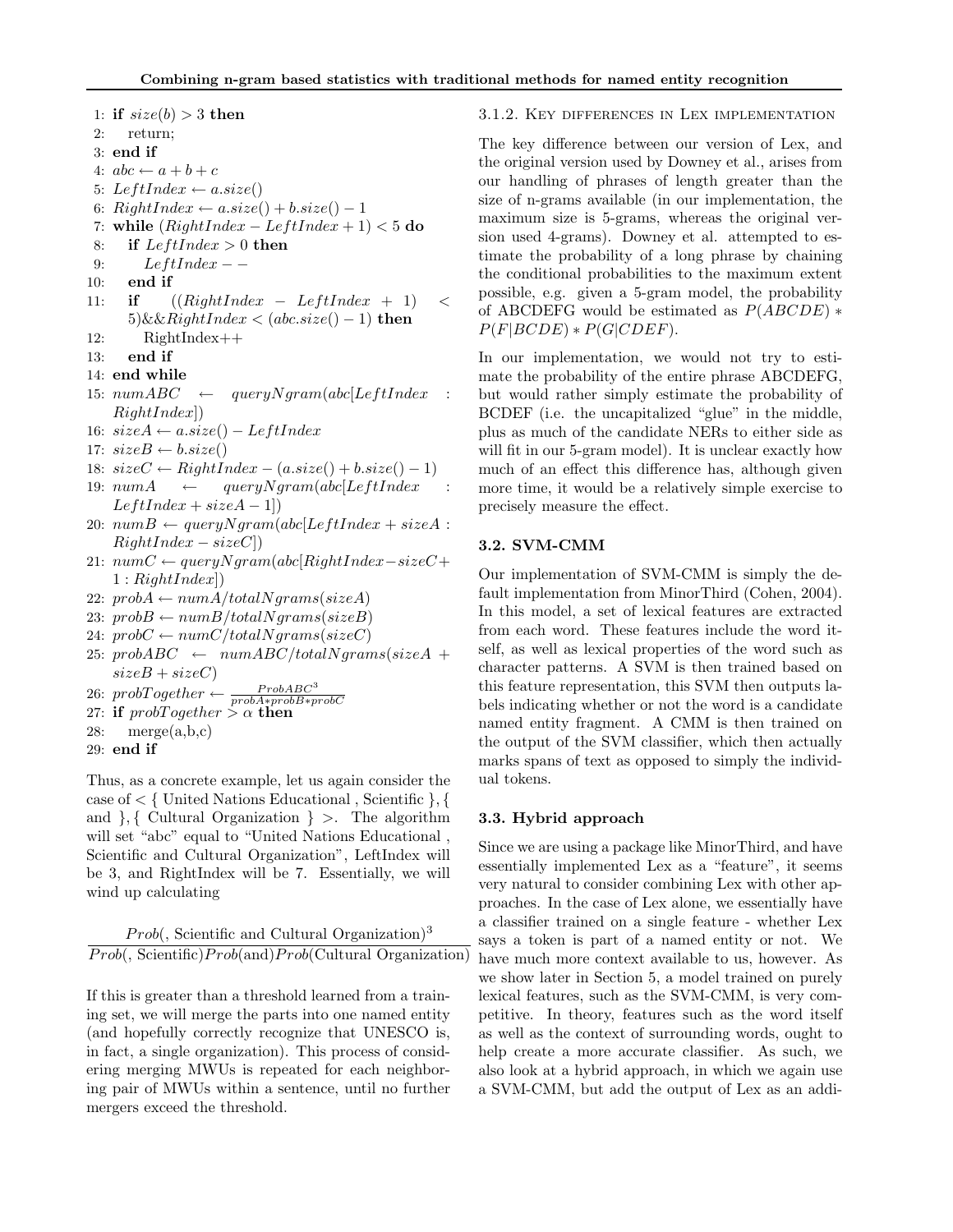| Span/Token | Precision | Recall | F-1   |
|------------|-----------|--------|-------|
| Token      | .6979     | .9621  | .8089 |
| Span       | .5596     | .8220  | .6659 |

Table 2. Lex results on MUC-7 data, dry-run test data

Table 3. SVM-CMM results on MUC-7 data, dry-run test data

| Span/Token | Precision | Recall | F-1   |
|------------|-----------|--------|-------|
| Token      | .9266     | .9334  | .9300 |
| Span       | .8749     | .8689  | .8719 |

tional feature, complimenting the existing features of the SVM-CMM described in the previous section.

# 4. Experiments

We ran experiments to test the accuracy of all three methods mentioned in Section 3 on both the MUC-7 data, and Downey's hand tagged training data, as described in Section 2.2.2. For the MUC-7 data, we show the results on the "dry-run" dataset (which was on the same topic as the training data), and on the "formal test" dataset, which was on a slightly different topic than the training data. For Downey's hand tagged data, we run 10-fold cross validation experiments for Lex, SVM-CMM, and the hybrid approach (again using the training data only, for reasons described in Section 2.2.2).

# 5. Results

We first examine the accuracy of Lex, SVM-CMM, and the hybrid approach on the dry-run test set that was supplied as part of the MUC-7 contest, as discussed in Section 2.2.2. As noted earlier, this data comes from the same domain as the training dataset. We then compare accuracy on the formal test set, which came from a related but not exactly the same domain.

Table 2 shows the accuracy of the Lex method using the Google n-gram dataset on the MUC-7 dry-run test data, evaluated at both a span-level and a tokenlevel. Span accuracy is a measure of whether the entire named entity was classified correctly, whereas token accuracy is a measure of whether the tokens comprising the named entity were correctly classified. That is, given a named entity like "Proctor and Gamble", it is possible to identify the tokens "Proctor" and "Gamble" as being two separate named entities, while not identifying the token "and" as being part of a named entity. This assignment of named entity boundaries

would get the span wrong (the span either exactly matches or it is wrong), while two of the three constituent tokens would be marked as correctly classified.

The meaning of the columns in Table 2 is as follows. Precision is a measure of the precentage of labels that are correct. As such, the interpretation of the data shown is that of all the tokens being marked as part of a named entity, only 69.79% actually belong inside of a real named entity. Recall is a measure of the percentage of labels in the document that are identified. From Table 5, it can be seen that 96.21% of the tokens in the document that are actually part of a named entity are marked as such by our NER code. F-1 measure is a combined measure of precision and recall, and is equal to  $\frac{2*Precision*Recall}{Precision+Recall}$  Table 3 shows the accuracy of the SVM-CMM classifer on the same data.

The results indicate that Lex is getting reasonable coverage of the named entities (token recall of 95%), but that it's also labeling extra words as being part of a named entity when in fact they are not (token precision of 53.28% indicates that approximately half of the tokens we identify as being part of named entities are in fact not.) At the same time, the SVM-CMM has significantly lower recall, but much higher precision.

We examined the test data to try and determine what sorts of mistakes were causing the lower than desirable precision when using Lex. In short, the boundaries of the test cases are much more complex than this method was designed to handle. In (Downey et al., 2007), the method was evaluated using relatively simple cases, specifically titles of books and movies, and names of authors and companies. The MUC-7 data contains New York Times articles on aviation and plane and sattelite crashes, where the boundaries are much more complex. For instance, in one of the articles, former president Bill Clinton is referred to as "President Clinton". Our code identifies the entire phrase "President Clinton" as a named entity, whereas in the test dataset the word "President" is not part of the named entity. Similarly, the data includes a reference to "Senate Majority Leader Robert J. Dole", which our code again identifies as a single entity, but in the data is identified as two separate entities ("Senate" and "Robert J. Dole"). It appears that the major hit to accuracy occurs because the method we employ automatically assumes that consecutive capitalized words are part of a single named entity, when in the test data that assumption turns out not to hold. This assumption is not made by the SVM-CMM method, and so it is able to acheive a higher precision rate on this difficult dataset.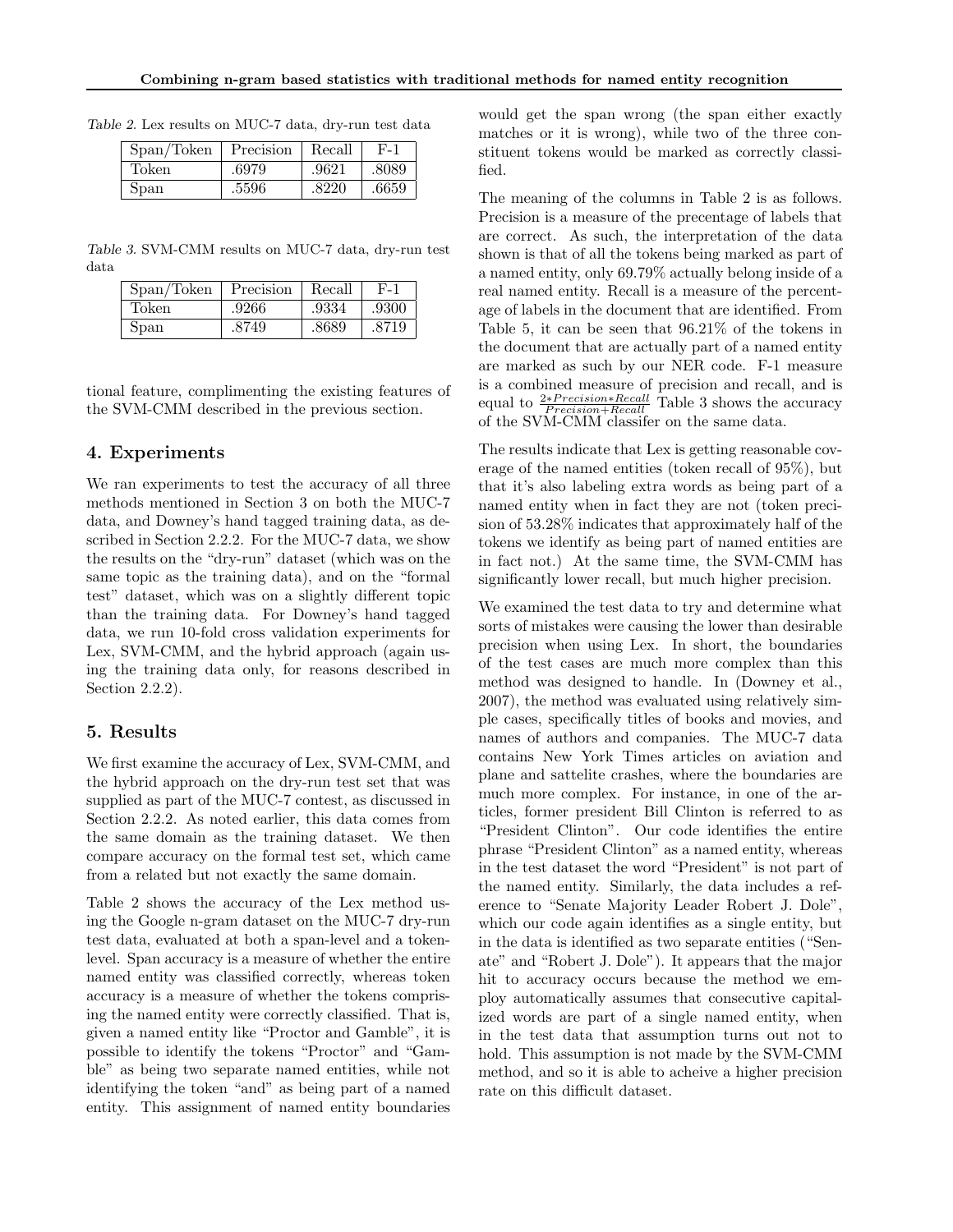| $Span/Token$   Precision |       | Recall | F-1   |
|--------------------------|-------|--------|-------|
| Token                    | .9266 | .9435  | .9348 |
| Span                     | .8817 | .8831  | .8824 |

Table 4. Hybrid results on MUC-7 data, dry-run test data

| Table 5. Lex results on MUC-7 data, formal test |  |  |  |  |  |  |  |
|-------------------------------------------------|--|--|--|--|--|--|--|
|-------------------------------------------------|--|--|--|--|--|--|--|

| Span/Token | Precision   Recall |       | $F-1$ |
|------------|--------------------|-------|-------|
| Token      | .6758              | .9571 | .7922 |
| Span       | .5328              | .8222 | .6466 |

Table 4 shows the accuracy of the hybrid method on the dry-run test data. The accuracy is slightly higher than that of SVM-CMM alone, and significantly higher than that of Lex alone. What's interesting is that both the precision and recall figures of the SVM-CMM are improved. It's not the case that one method is being used to simply refine the other, e.g. using the SVM-CMM features to increase the precision of the Lex method, rather both the precision and the recall of the SVM-CMM are improved by the addition of the Lex input.

While the SVM-CMM appears to perform extremely well on the dry-run data, the formal test set from MUC-7 used articles from a slightly different domain. We are interested in seeing how much this affects SVM-CMM, relative to the effect on Lex, which is supposed to be more domain independent.

Table 5 shows the result of Lex on the formal test data, while Table 6 shows the results of SVM-CMM on the formal test data. We see a decrease in Span F-1 score of approximately .02, compared to the decrease in accuracy shown by the SVM-CMM of 0.11. Here, we see that Lex is indeed less susceptible to differneces between training and test domains. The hybrid approach on this data has accuracy as shown in Table 7. Although the hybrid approach outperforms both Lex and SVM-CMM, it also suffers approximately a 0.10 loss in Span F-1 score on the formal test data compared with the dry run data, i.e. it is also susceptible to differences between training and test domains.

We also ran 10-fold cross validated tests on the training data from Downey et al., to see whether a hybrid

Table 7. Hybrid results on MUC-7 data, formal test

| Span/Token | Precision | Recall | $F-1$ |
|------------|-----------|--------|-------|
| Token      | .8568     | .8940  | .8750 |
| Span       | .7797     | .7850  | .7823 |

Table 8. Lex results on Downey's training data, 10x cross validation

| Span/Token | Precision | Recall |       |
|------------|-----------|--------|-------|
| Token      | .9362     | .9277  | .9319 |
| Span       | .7343     | .8137  | -7720 |

approach has any benefit in cases where the decision boundaries are perhaps a bit clearer. For these tests, we considered the entire training set as a whole (actors, books, films and companies). Results for Lex are shown in Table 8, while results for SVM-CMM and the hybrid approach are shown in Tables 9 and 10, respectively.

Here, we see that our Lex implementation barely outperforms the SVM-CMM method on this dataset. Both have a token F-1 measure of around 0.93. However, the Hybrid approach once again outperforms both Lex and SVM-CMM, reaching a token F-1 measure of .945, and a span F-1 measure of .8337, approximately 0.06 better than either SVM-CMM or Lex alone.

# 6. Conclusion

In this paper, we have shown three main results. The first result is that an n-gram dataset built from a large web crawl, such as the one released by Google, can be used to perform the task of named entity recognition. Rather than using statistics based on sentences pulled from the target domain, as in (Downey et al., 2007), we have successfully used statistics based on a crawl of the entire web and have still achieved reasonable accuracy. Secondly, we have shown that for complex domains, such as the MUC-7 NER task, the Lex method may not perform as well as other methods. This is due largely in part to subjective definitions of what constitutes a named entity, however. On the MUC-7 task,

Table 6. SVM-CMM results on MUC-7 data, formal test

| Span/Token | Precision | Recall | F-1   |
|------------|-----------|--------|-------|
| Token      | .8519     | .8743  | .8629 |
| Span       | .7682     | .7643  | .7662 |

Table 9. SVM-CMM results on Downey's training data, 10x cross validation

| Span/Token | 1 Precision | Recall |       |
|------------|-------------|--------|-------|
| Token      | 9432        | .9169  | .9299 |
| Span       | 7186        | .8248  |       |